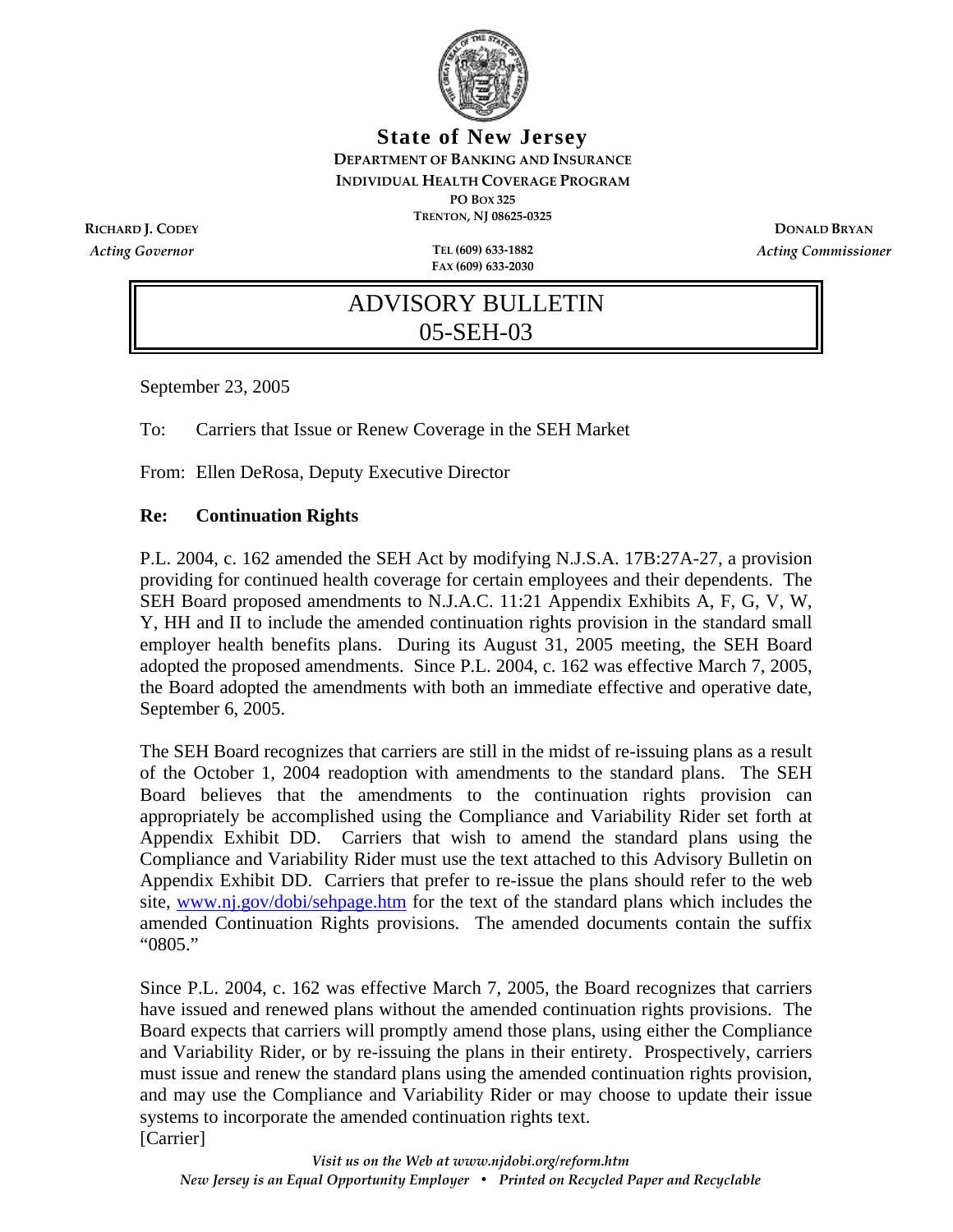## **AMENDMENT**

[Policyholder]

Group [Policy] No.

Effective Date:

This Amendment is part of the [Policy].

## The **CONTINUATION RIGHTS** provisions entitled **COORDINATION AMONG CONTINUATION RIGHTS SECTIONS**, **AN IMPORTANT NOTICE ABOUT CONTINUATION RIGHTS**, **COBRA CONTINUATION RIGHTS (Generally applies to employer groups with 20 or more employees)** and **NEW JERSEY GROUP CONTINUATION RIGHTS (NJGCR)** are deleted and replaced with the following provisions.

## **CONTINUATION RIGHTS**

## **COORDINATION AMONG CONTINUATION RIGHTS SECTIONS**

As used in this section, COBRA means the Consolidated Omnibus Budget Reconciliation Act of 1985 as enacted, and later amended.

A Covered Person may be eligible to continue his or her group health benefits under this Policy's **COBRA CONTINUATION RIGHTS** (CCR) section and under other continuation sections of this Policy at the same time.

Continuation Under CCR and **NEW JERSEY GROUP CONTINUATION RIGHTS** (NJGCR): A Covered Person who is eligible to continue his or her group health benefits under CCR is not eligible to continue under NJGCR.

Continuation Under CCR and any other continuation section of this Policy:

If a Covered Person elects to continue his or her group health benefits under this Policy's CCR or NJGCR, as applicable, and any other continuation, the continuations:

- a) start at the same time;
- b) run concurrently; and
- c) end independently on their own terms.

While covered under more than one continuation section, the Covered Person:

- a) will not be entitled to duplicate benefits; and
- b) will not be subject to the premium requirements of more than one section at the same time.

## **AN IMPORTANT NOTICE ABOUT CONTINUATION RIGHTS**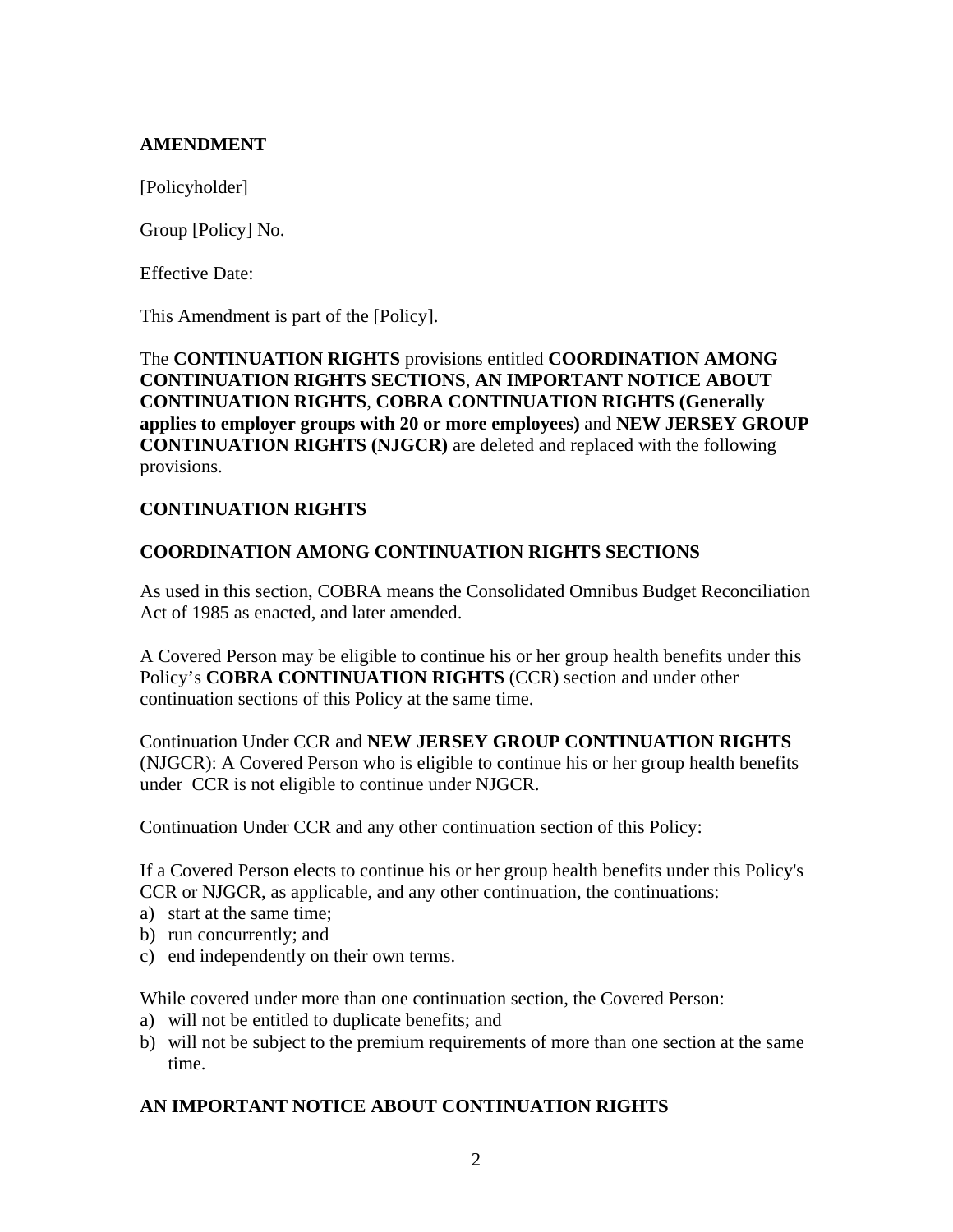**The following COBRA CONTINUATION RIGHTS section may not apply to the Employer's Policy. The Employee must contact his or her Employer to find out if:**

- **a) the Employer is subject to the COBRA CONTINUATION RIGHTS section in which case;**
- **b) the section applies to the Employee.**

# **COBRA CONTINUATION RIGHTS (Generally applies to employer groups with 20 or more employees)**

## **Important Notice**

Under this section, "Qualified Continuee" means any person who, on the day before any event which would qualify him or her for continuation under this section, is covered for group health benefits under this Policy as:

- a) an active, covered Employee;
- b) the spouse of an active, covered Employee; or
- c) the Dependent child of an active, covered Employee. Except as stated below, any person who becomes covered under this Policy during a continuation provided by this section is not a Qualified Continuee.

**Exception**: A child who is born to the covered Employee, or who is placed for adoption with the covered Employee during the continuation provided by this section is a Qualified Continuee.

## **If An Employee's Group Health Benefits Ends**

If an Employee's group health benefits end due to his or her termination of employment or reduction of work hours, he or she may elect to continue such benefits for up to 18 months, unless he or she was terminated due to gross misconduct.

A Qualified Continuee may elect to continue coverage under COBRA even if the Qualified Continuee:

- a) is covered under another group plan on or before the date of the COBRA election; or
- b) is entitled to Medicare on or before the date of the COBRA election.

The continuation:

- a) may cover the Employee and any other Qualified Continuee; and
- b) is subject to the **When Continuation Ends** section.

## **Extra Continuation for Disabled Qualified Continuees**

If a Qualified Continuee is determined to be disabled under Title II or Title XVI of the United States Social Security Act on the date his or her group health benefits would otherwise end due to the Employee's termination of employment or reduction of work hours or during the first 60 days of continuation coverage, he or she and any Qualified Continuee who is not disabled may elect to extend his or her 18 month continuation period above for up to an extra 11 months.

To elect the extra 11 months of continuation, the Qualified Continuee must give the Employer written proof of Social Security's determination of his or her disability before the earlier of:

- a) the end of the 18 month continuation period; and
- b) 60 days after the date the Qualified Continuee is determined to be disabled.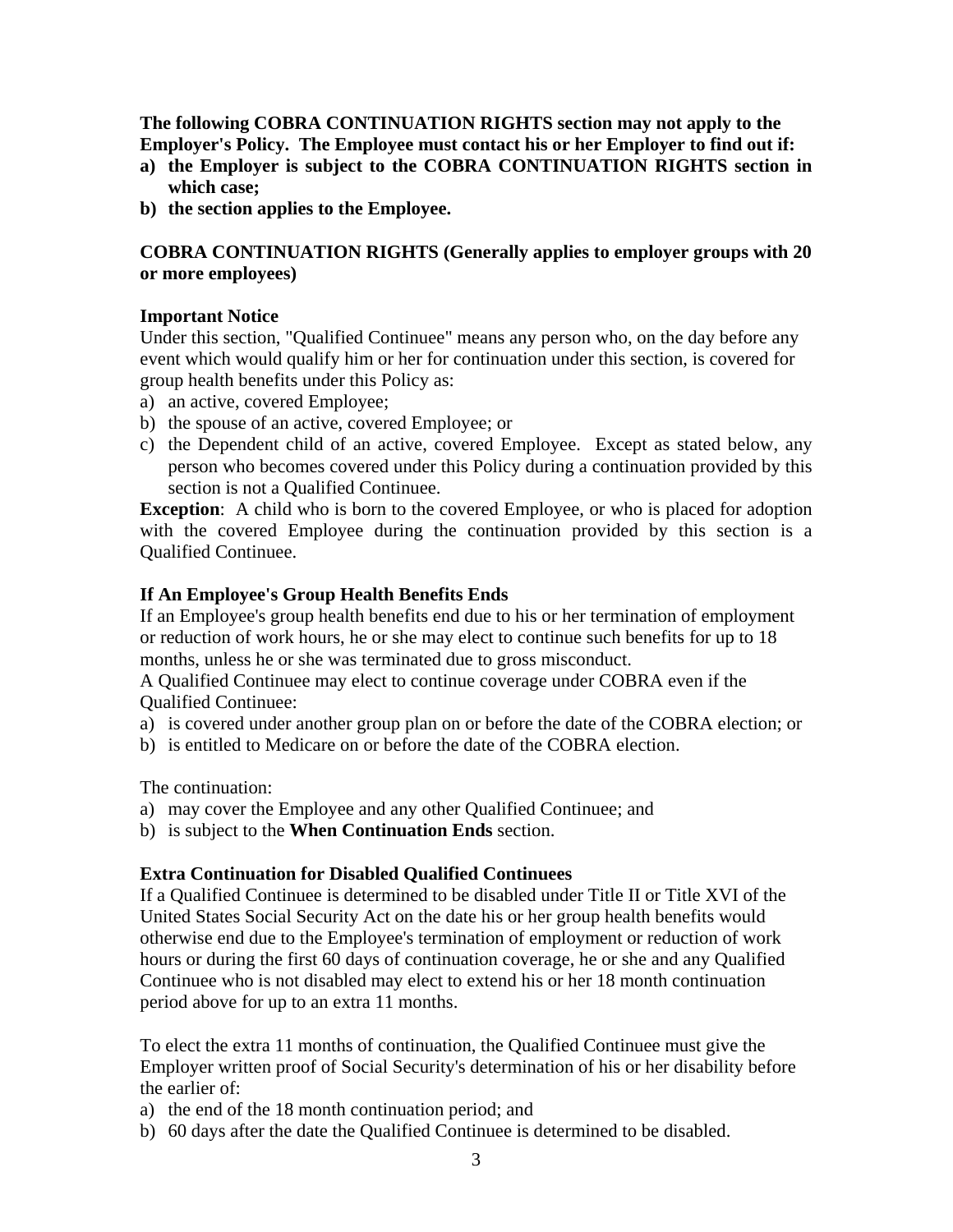If**,** during this extra 11 month continuation period, the Qualified Continuee is determined to be no longer disabled under the Social Security Act, he or she must notify the Employer within 30 days of such determination, and continuation will end, as explained in the **When Continuation Ends** section.

An additional 50% of the total premium charge also may be required from the Qualified Continuee by the Employer during this extra 11 month continuation period.

## **If An Employee Dies While Insured**

If an Employee dies while insured, any Qualified Continuee whose group health benefits would otherwise end may elect to continue such benefits. The continuation can last for up to 36 months, subject to the **When Continuation Ends** section.

#### **If An Employee's Marriage [or Domestic Partnership] Ends**

If an Employee's marriage ends due to legal divorce or legal separation [or termination of a domestic partnership], any Qualified Continuee whose group health benefits would otherwise end may elect to continue such benefits. The continuation can last for up to 36 months, subject to the **When Continuation Ends** section.

#### **If A Dependent Loses Eligibility**

If a Dependent child's group health benefits end due to his or her loss of dependent eligibility as defined in this Policy, other than the Employee's coverage ending, he or she may elect to continue such benefits. However, such Dependent child must be a Qualified Continuee. The continuation can last for up to 36 months, subject to **When Continuation Ends.**

## **Concurrent Continuations**

If a Dependent elects to continue his or her group health benefits due to the Employee's termination of employment or reduction of work hours, the Dependent may elect to extend his or her 18 month continuation period to up to 36 months, if during the 18 month continuation period, either:

- a) the Dependent becomes eligible for 36 months of group health benefits due to any of the reasons stated above; or
- b) the Employee becomes entitled to Medicare.

The 36 month continuation period starts on the date the 18 month continuation period started, and the two continuation periods will be deemed to have run concurrently.

#### **Special Medicare Rule**

Except as stated below, the "special rule" applies to Dependents of an Employee when the Employee becomes entitled to Medicare prior to termination of employment or reduction in work hours. The continuation period for a Dependent upon the Employee's subsequent termination of employment or reduction in work hours will be the longer of the following:

- a) 18 months from the date of the Employee's termination of employment or reduction in work hours; or
- b) 36 months from the date of the Employee's earlier entitlement to Medicare.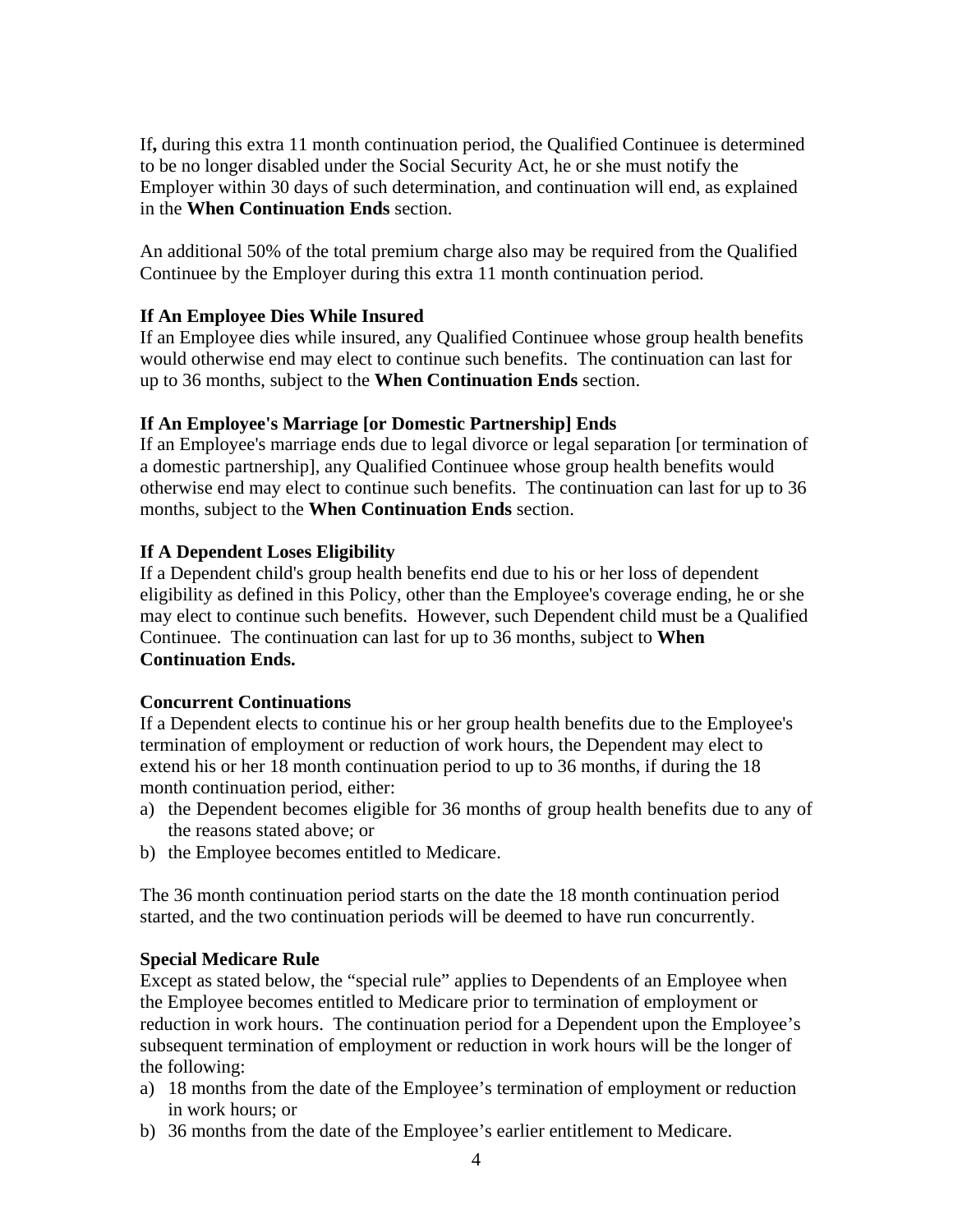**Exception:** If the Employee becomes entitled to Medicare more than 18 months prior to termination of employment or reduction in work hours, this "special rule" will not apply.

#### **The Qualified Continuee's Responsibilities**

A person eligible for continuation under this section must notify the Employer, in writing, of:

- a) the legal divorce or legal separation [or termination of the domestic partnership] of the Employee from his or her spouse; or
- b) the loss of dependent eligibility, as defined in this Policy, of an insured Dependent child.

Such notice must be given to the Employer within 60 days of either of these events.

## **The Employer's Responsibilities**

The Employer must notify the Qualified Continuee, in writing, of:

- a) his or her right to continue this Policy's group health benefits;
- b) the monthly premium he or she must pay to continue such benefits; and
- c) the times and manner in which such monthly payments must be made.

Such written notice must be given to the Qualified Continuee within 44 days of:

- a) the date a Qualified Continuee's group health benefits would otherwise end due to the Employee's death or the Employee's termination of employment or reduction of work hours; or
- b) the date a Qualified Continuee notifies the Employer, in writing, of the Employee's legal divorce or legal separation [or termination of the domestic partnership] from his or her spouse, or the loss of dependent eligibility of an insured Dependent child.

## **The Employer's Liability**

The Employer will be liable for the Qualified Continuee's continued group health benefits to the same extent as, and in place of, [Carrier], if:

- a) the Employer fails to remit a Qualified Continuee's timely premium payment to [Carrier] on time, thereby causing the Qualified Continuee's continued group health benefits to end; or
- b) the Employer fails to notify the Qualified Continuee of his or her continuation rights, as described above.

## **Election of Continuation**

To continue his or her group health benefits, the Qualified Continuee must give the Employer written notice that he or she elects to continue. An election by a minor Dependent Child can be made by the Dependent Child's parent or legal guardian. This must be done within 60 days of the date a Qualified Continuee receives notice of his or her continuation rights from the Employer as described above. And the Qualified Continuee must pay the first month's premium in a timely manner.

The subsequent premiums must be paid to the Employer, by the Qualified Continuee, in advance, at the times and in the manner specified by the Employer. No further notice of when premiums are due will be given.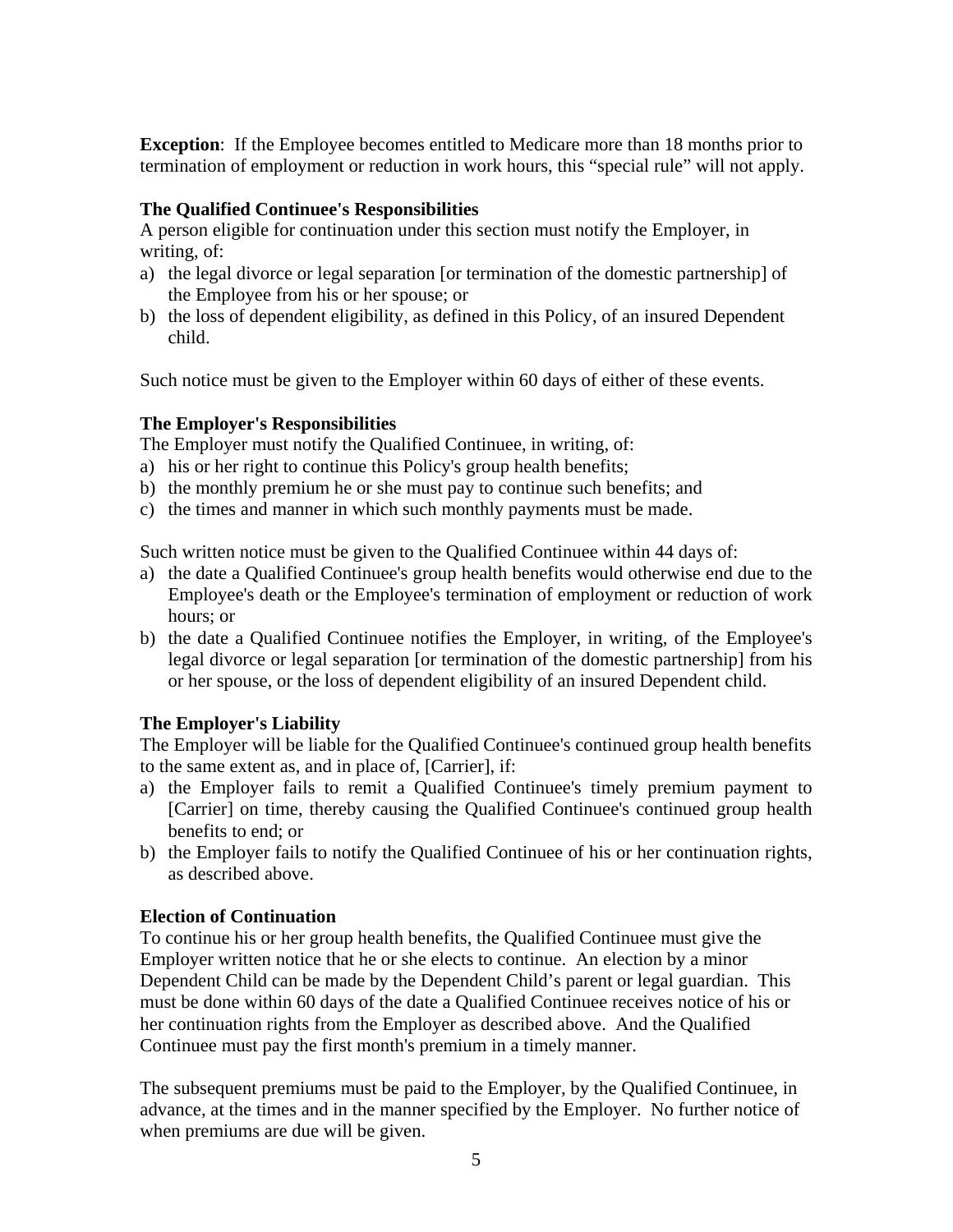The monthly premium will be the total rate which would have been charged for the group health benefits had the Qualified Continuee stayed insured under this Policy on a regular basis. It includes any amount that would have been paid by the Employer. Except as explained in the **Extra Continuation for Disabled Qualified Continuees** section, an additional charge of two percent of the total premium charge may also be required by the Employer.

If the Qualified Continuee fails to give the Employer notice of his or her intent to continue, or fails to pay any required premiums in a timely manner, he or she waives his or her continuation rights.

## **Grace in Payment of Premiums**

A Qualified Continuee's premium payment is timely if, with respect to the first payment after the Qualified Continuee elects to continue, such payment is made no later than 45 days after such election. In all other cases, such premium payment is timely if it is made within 31 days of the specified date.

If timely payment is made to the plan in an amount that is not significantly less than the amount the Employer requires to be paid for the period of coverage, then the amount paid is deemed to satisfy the Employer's requirement for the amount that must be paid, unless the plan notifies the Qualified Continuee of the amount of the deficiency and grants an additional 30 days for payment of the deficiency to be made. An amount is not significantly less than the amount the Employer requires to be paid for a period of coverage if and only if the shortfall is no greater than the lesser of the following two amounts:

- a) Fifty dollars (or such other amount as the Commissioner may provide in a revenue ruling, notice, or other guidance published in the Internal Revenue Code Bulletin); or
- b) Ten percent of the amount the plan requires to be paid.

Payment is considered as made on the date on which it is sent to the Employer.

#### **When Continuation Ends**

A Qualified Continuee's continued group health benefits end on the first of the following:

- a) with respect to continuation upon the Employee's termination of employment or reduction of work hours, the end of the 18 month period which starts on the date the group health benefits would otherwise end;
- b) with respect to a Qualified Continuee who has elected an additional 11 months of continuation due to his or her own disability or the disability of a family member, the earlier of:
- the end of the 29 month period which starts on the date the group health benefits would otherwise end; or

• the first day of the month which coincides with or next follows the date which is 30 days after the date on which a final determination is made that a disabled Qualified Continuee is no longer disabled under Title II or Title XVI of the United States Social Security Act;

c) with respect to continuation upon the Employee's death, the Employee's legal divorce or legal separation [or termination of the domestic partnership] or the end of an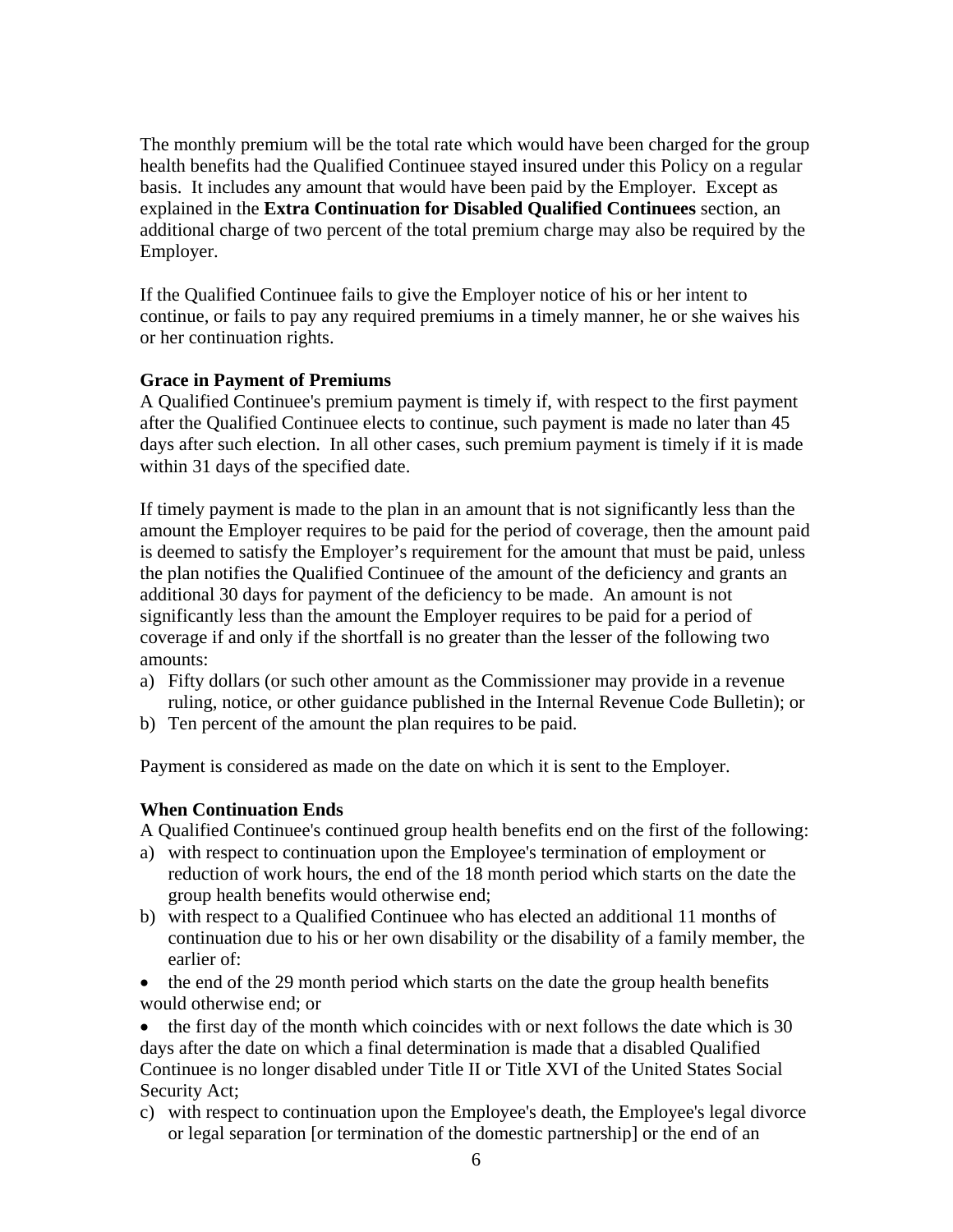insured Dependent's eligibility, the end of the 36 month period which starts on the date the group health benefits would otherwise end;

- d) with respect to a Dependent whose continuation is extended due to the Employee's entitlement to Medicare, the end of the 36 month period which starts on the date the group health benefits would otherwise end;
- e) the date this Policy ends;
- f) the end of the period for which the last premium payment is made;
- g) the date he or she becomes covered under any other group health plan which contains no limitation or exclusion with respect to any Pre-Existing Condition of the Qualified Continuee or contains a pre-existing conditions limitation or exclusion that is eliminated through the Qualified Continuee's total period of Creditable Coverage.;
- h) the date he or she becomes entitled to Medicare;
- i) termination of a Qualified Continuee for cause (e.g. submission of a fraudulent claim) on the same basis that the Employer terminates coverage of an active employee for cause.

## **NEW JERSEY GROUP CONTINUATION RIGHTS (NJGCR)**

#### **Important Notice**

Except as stated below, under this section, "Qualified Continuee" means any person who, on the day before any event which would qualify him or her for continuation under this section, is covered for group health benefits under this Policy as:

- a) a full-time covered Employee;
- b) the spouse of a full-time covered Employee; or
- c) the Dependent child of a full-time covered Employee.

Exception: A Newly Acquired Dependent, where birth, adoption, or marriage occurs after the Qualifying Event is also a "Qualified Continuee" for purposes of being included under the Employee's continuation coverage.

## **If An Employee's Group Health Benefits Ends**

If an Employee's group health benefits end due to his or her termination of employment or reduction of work hours to fewer than 25 hours per week, he or she may elect to continue such benefits for up to 18 months, unless he or she was terminated for cause. The Employee's spouse and Dependent children may elect to continue benefits even if the Employee does not elect continuation for himself or herself.

A Qualified Continuee may elect to continue coverage under NJGCR even if the Qualified Continuee:

- a) is covered under another group plan on or before the date of the NJGCR election; or
- b) is entitled to Medicare on or before the date of the NJGCR election.

The continuation:

- a) may cover the Employee and/or any other Qualified Continuee; and
- b) is subject to the When Continuation Ends section.

## **Extra Continuation for Disabled Qualified Continuees**

If a former Employee who is a Qualified Continuee is determined to be disabled under Title II or Title XVI of the United States Social Security Act on the date his or her group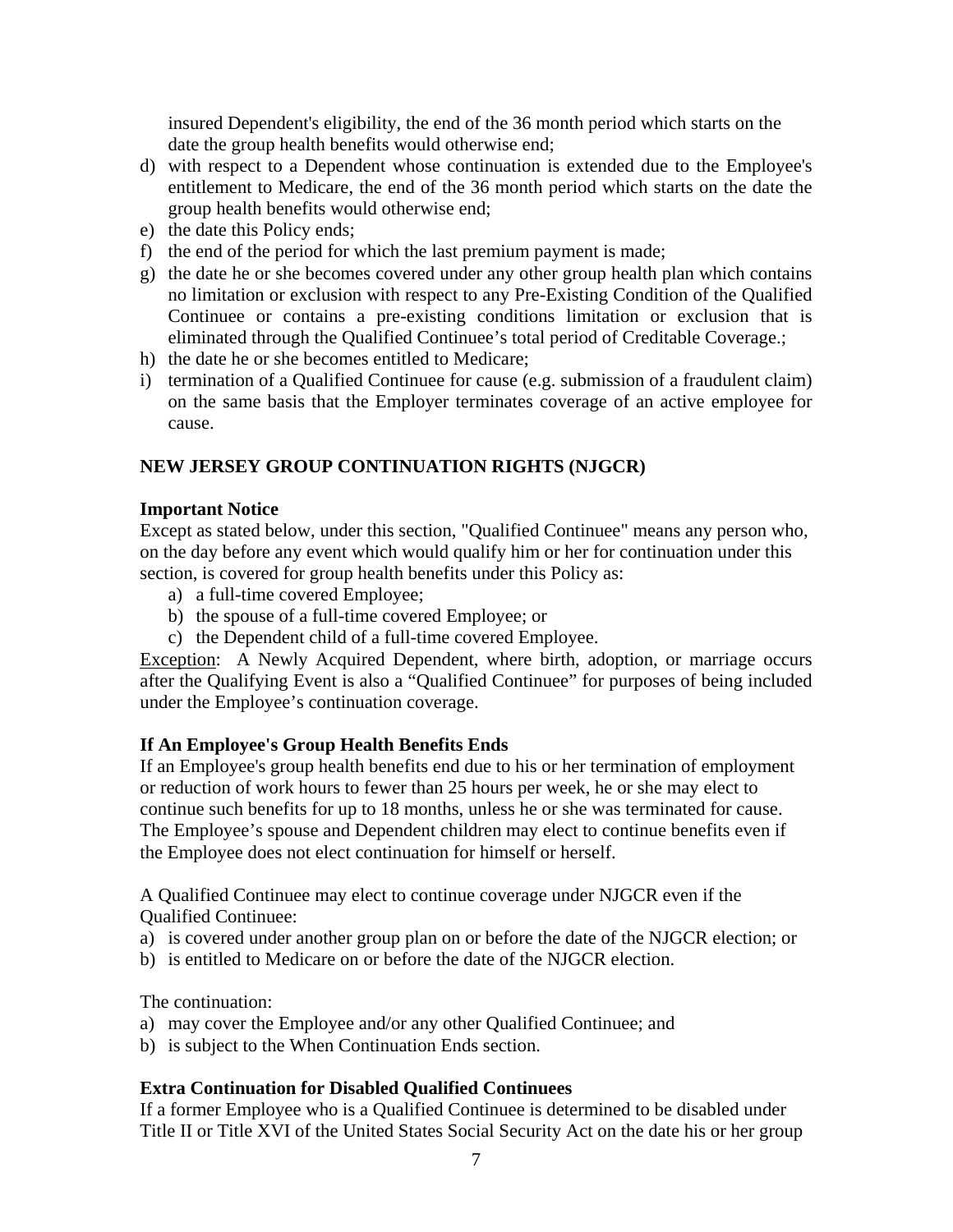health benefits would otherwise end due to the termination of employment or reduction of work hours to fewer than 25 hours per week or during the first 60 days of continuation coverage, he or she may elect to extend his or her 18-month continuation period for himself or herself and any Dependents who are Qualified Continuees for up to an extra 11 months.

To elect the extra 11 months of continuation, the Qualified Continuee must give the [Carrier] written proof of Social Security's determination of his or her disability before the earlier of:

- a) the end of the 18 month continuation period; and
- b) 60 days after the date the Qualified Continuee is determined to be disabled.

If, during this extra 11 month continuation period, the Qualified Continuee is determined to be no longer disabled under the Social Security Act, he or she must notify the [Carrier] within 31 days of such determination, and continuation will end, as explained in the When Continuation Ends section.

An additional 50% of the total premium charge also may be required from the Qualified Continuee by the Employer during this extra 11 month continuation period.

# **If An Employee Dies While Insured**

If an Employee dies while insured, any Qualified Continuee whose group health benefits would otherwise end may elect to continue such benefits. The continuation can last for up to 36 months, subject to the When Continuation Ends section.

## **If An Employee's Marriage [or Domestic Partnership] Ends**

If an Employee's marriage ends due to legal divorce or legal separation [or termination of a domestic partnership], any Qualified Continuee whose group health benefits would otherwise end may elect to continue such benefits. The continuation can last for up to 36 months, subject to the When Continuation Ends section.

## **If A Dependent Loses Eligibility**

If a Dependent child's group health benefits end due to his or her loss of dependent eligibility as defined in this Policy, other than the Employee's coverage ending, he or she may elect to continue such benefits for up to 36 months, subject to When Continuation Ends.

## **The Employer's Responsibilities**

Upon loss of coverage due to termination of employment or reduction in work hours, the Employer must notify the former employee in writing, of:

- a) his or her right to continue this Policy's group health benefits;
- b) the monthly premium he or she must pay to continue such benefits; and
- c) the times and manner in which such monthly payments must be made.

Upon being advised of the death of the Employee, divorce, [termination of domestic partnership] or Dependent child's loss of eligibility, the Employer should notify the Qualified Continuee in writing, of:

a) his or her right to continue this Policy's group health benefits;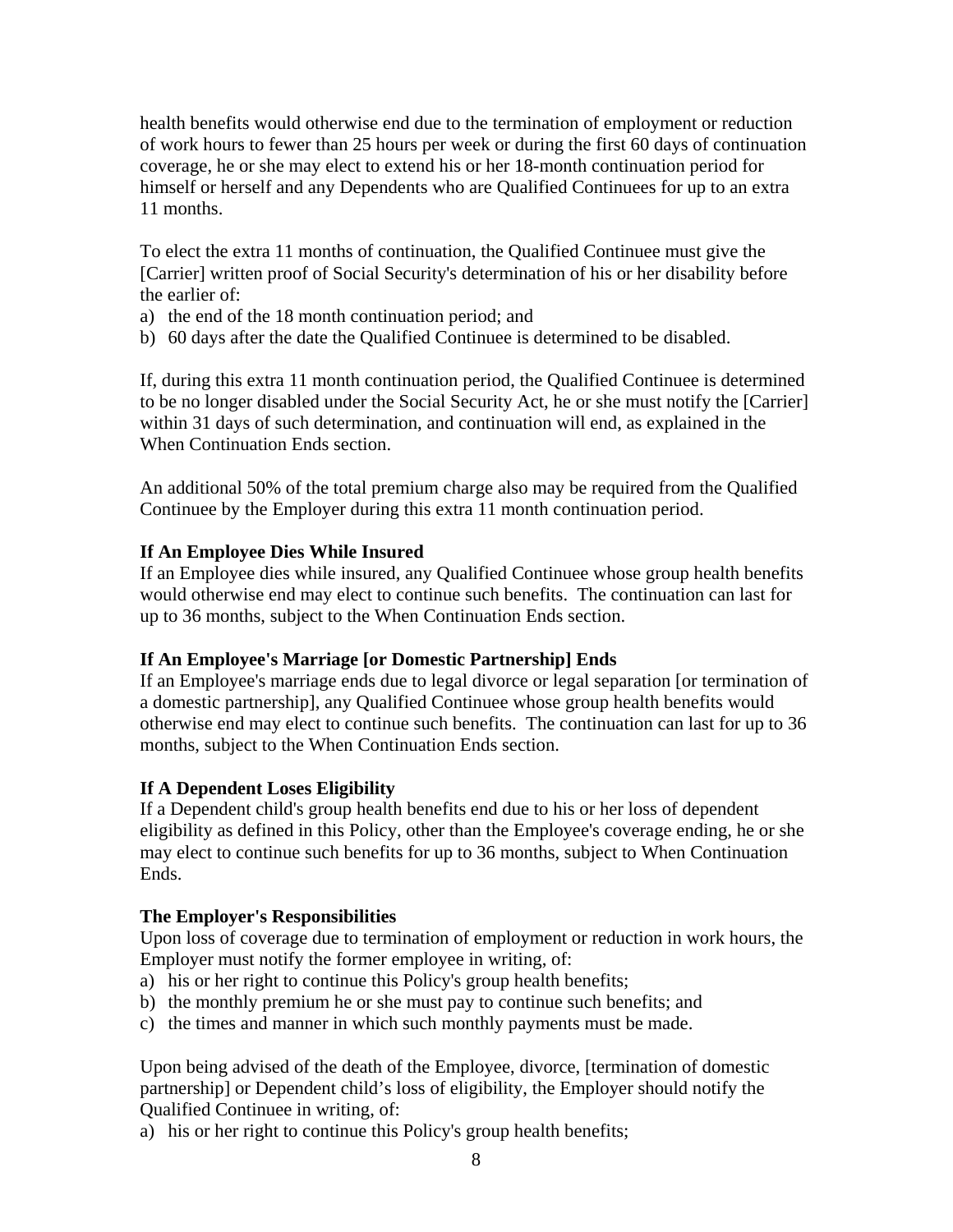- b) the monthly premium he or she must pay to continue such benefits; and
- c) the times and manner in which such monthly payments must be made.

#### **Election of Continuation**

To continue his or her group health benefits, the Qualified Continuee must give the Employer written notice that he or she elects to continue. An election by a minor Dependent Child can be made by the Dependent Child's parent or legal guardian. This must be done within 30 days of the date coverage ends. The first month's premium must be paid within 30 days of the date the Qualified Continuee elects continued coverage.

The subsequent premiums must be paid to the Employer, by the Qualified Continuee, in advance, at the times and in the manner specified by the Employer.

The monthly premium will be the total rate which would have been charged for the group health benefits had the Qualified Continuee stayed insured under this Policy on a regular basis. It includes any amount that would have been paid by the Employer. Except as explained in the Extra Continuation for Disabled Qualified Continuees section, an additional charge of two percent of the total premium charge may also be required by the Employer.

If the Qualified Continuee does not give the Employer notice of his or her intent to continue coverage, or fails to pay any required premiums in a timely manner, he or she waives his or her continuation rights.

#### **Grace in Payment of Premiums**

A Qualified Continuee's premium payment is timely if, with respect to the first payment after the Qualified Continuee elects to continue, such payment is made no later than 30 days after such election. In all other cases, such premium payment is timely if it is made within 31 days of the date it is due.

#### **The Continued Coverage**

The continued coverage shall be identical to the coverage provided to similarly situated active Employees and their Dependents under the Employer's plan. If coverage is modified for any group of similarly situated active Employees and their Dependents, the coverage for Qualified Continuees shall also be modified in the same manner. Evidence of insurability is not required for the continued coverage.

#### **When Continuation Ends**

A Qualified Continuee's continued group health benefits end on the first of the following:

- a) with respect to continuation upon the Employee's termination of employment or reduction of work hours, the end of the 18 month period which starts on the date the group health benefits would otherwise end;
- b) with respect to a Qualified Continuee who has elected an additional 11 months of continuation due to his or her own disability, the end of the 29 month period which starts on the date the group health benefits would otherwise end. However, if the Qualified Continuee is no longer disabled, coverage ends on the later of:
	- the end of the 18-month period; or